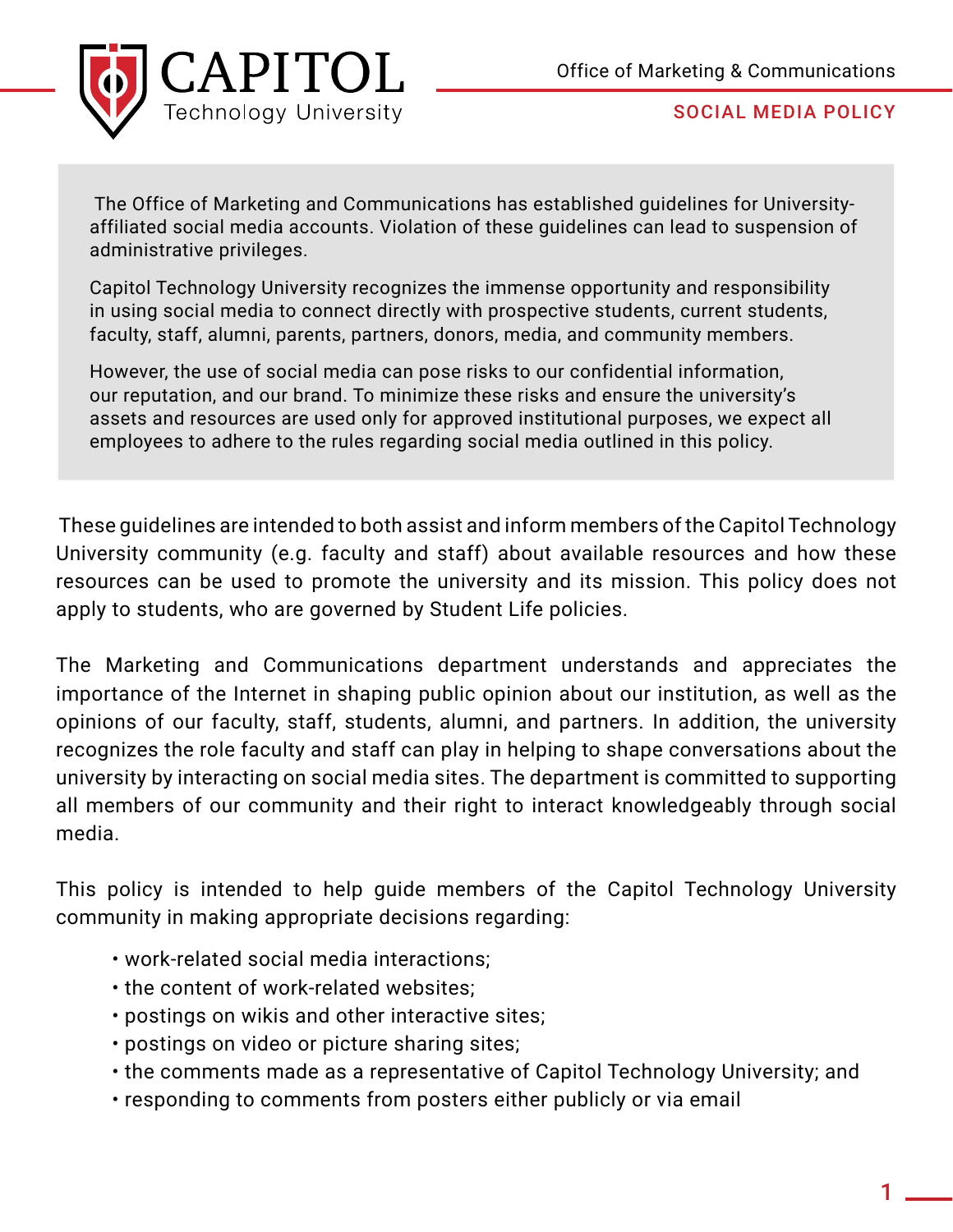The Marketing and Communications department retains the right to monitor, review, and edit all social media content.

# The Goals

This social media policy was created with the following goals in mind:

**1. Encourage** a strong sense of community by supporting others and providing information through social media outlets.

**2. Strengthen** the university's brand awareness through the use of social media outlets and blogs to promote academics and activities.

**3. Establish** a plan of action to handle positive and negative social media content and comments pertaining to the university.

**4. Communicate** more efficiently and effectively with our diverse and constantly growing audience through various social media channels.

## Who owns your content?

Before sharing content on social media sites, be aware of the legal issues that could arise as a result of your post. In some cases, once your content is generated, it becomes property of the social media outlet used. Faculty and staff must observe copyright infringement laws when sharing already published content. Posters should be conscious of defamation, privacy, and cyberbullying laws when referring to another person, as well as non-legal issues including violations of the Social Media Policy. Prior to posting, ensure you review and understand the terms of use for each social media channel and be aware that the terms are constantly changing.

- Facebook Statement of Rights and Responsibilities www.facebook.com/terms.php
- Twitter Terms of Service www.twitter.com/tos
- LinkedIn User Agreement www.linkedin.com/static?key=user\_agreement
- YouTube Terms of Service www.youtube.com/t/terms
- Instagram Terms www.instagram.com/about/legal/terms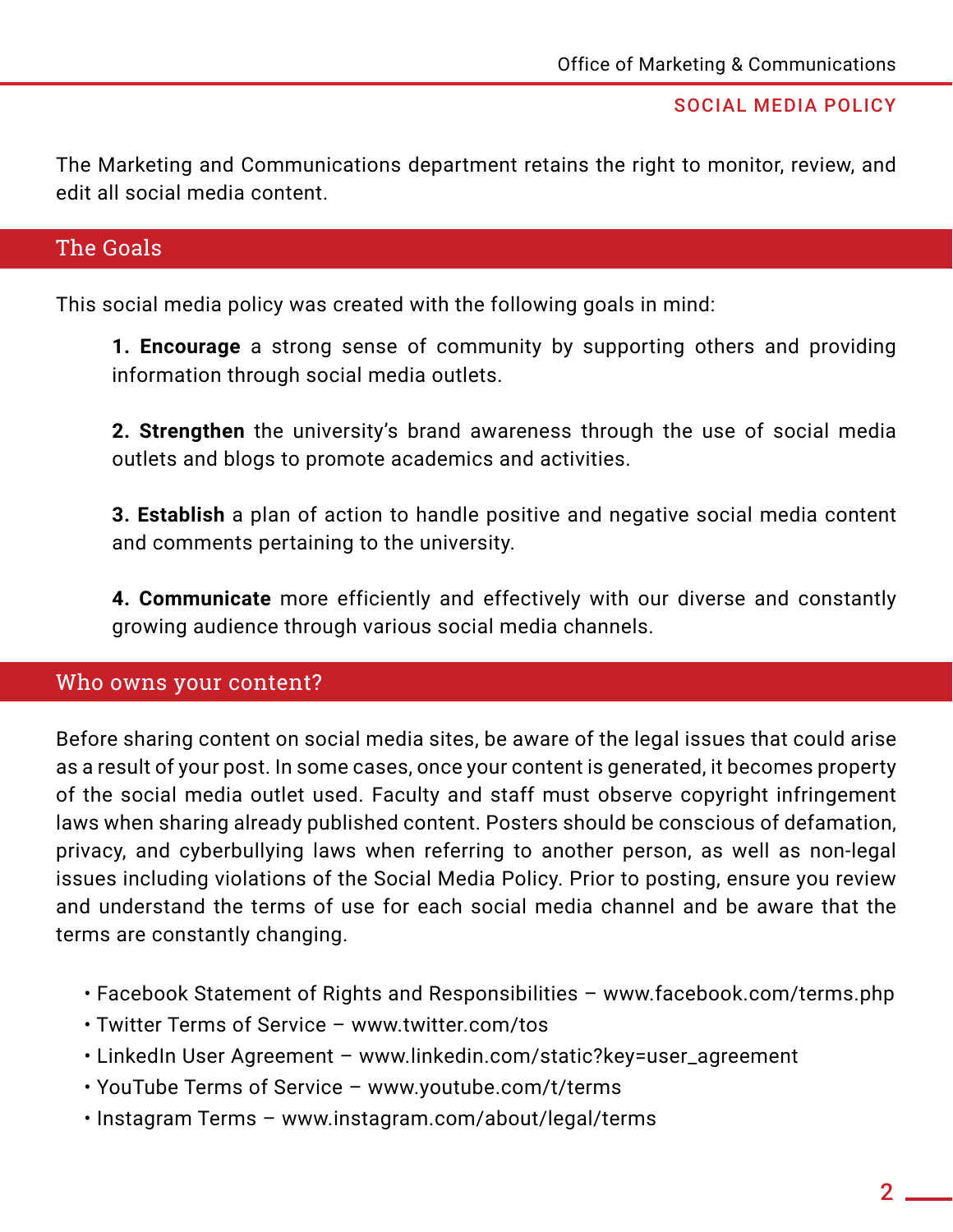# The Guidelines

These guidelines were designed to assist members of the Capitol Technology University community engaging in knowledgeable online interactions. They are also intended to protect the privacy, confidentiality, and interests of Capitol Technology University and our current and potential faculty, staff, and students.

**1.** Any department or office wishing to create a social media page or group must provide the Marketing and Communications department with the name and contact information for the individual(s) who will be authorized to create, operate, monitor, and edit the page. Students may not be named as page administrators.

**2.** Always introduce yourself. Faculty, staff, students, alumni, and partners trust people they know and can identify with.

**3.** Social media tools should not be used to post detailed policy, procedural, or internal information.

**4.** When using images and logos, Capitol Technology University brand guidelines must be followed. Faculty and staff are encouraged to use photographs that highlight the beauty of the campus and the diverse student body.

**5.** Be responsible for content and always exercise good judgment and common sense. Respect the intellectual property of others and the confidentiality of the university and its employees. Write knowledgeably, accurately, and professionally including the use of correct grammar, punctuation, and spelling.

**6.** Content should not be posted unless it furthers the University's mission. Do not post personal opinions or content that could be construed as placing an individual, organization, or group in a bad or false light.

**7.** Pages and blogs must be monitored and updated on an ongoing basis by the departments and offices that create them. Any issues mentioned on pages of blogs must be dealt with rapidly to ensure an informative and engaging environment for the audience. Be careful of what and how often you post.